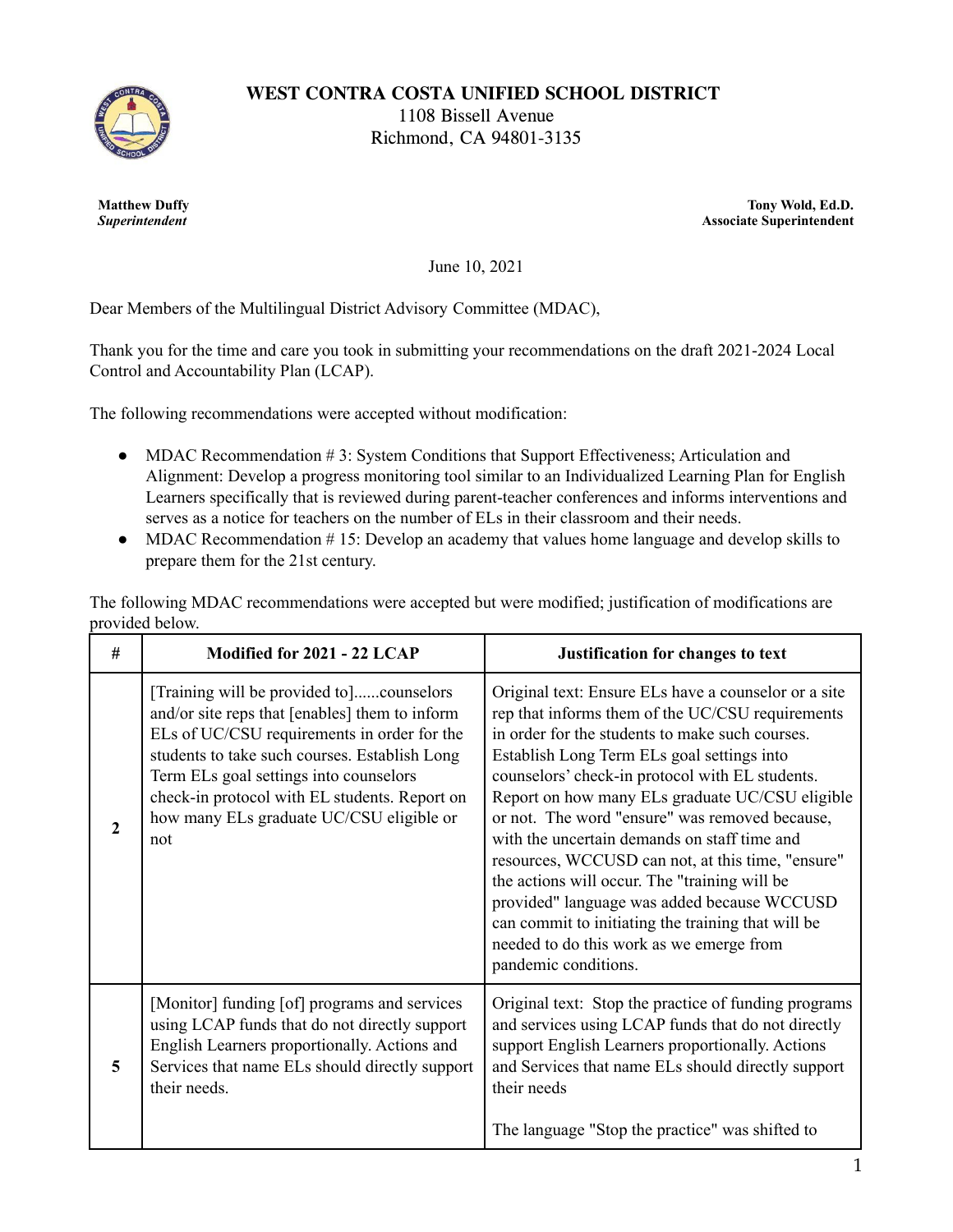|                |                                                                                                                                                                                                                                             | "monitor" because WCCUSD is committed to<br>providing full support to ELs.                                                                                                                                                                                                                                                                                                                                                                                                                                                                                                                                            |
|----------------|---------------------------------------------------------------------------------------------------------------------------------------------------------------------------------------------------------------------------------------------|-----------------------------------------------------------------------------------------------------------------------------------------------------------------------------------------------------------------------------------------------------------------------------------------------------------------------------------------------------------------------------------------------------------------------------------------------------------------------------------------------------------------------------------------------------------------------------------------------------------------------|
| 6              | [Begin to develop support programs to]<br>explore [and] develop targeted campaigns to<br>increase the number of ELs in AP classes and<br>remove systemic barriers that prevent their<br>advancement, regardless of language need.           | Original text: Develop a targeted campaign to<br>increase the number of ELs in AP classes and<br>remove systemic barriers that prevent their<br>advancement, regardless of language need.<br>"Begin to develop" language was added because this<br>program will take some time to ramp up in terms of<br>training counselors and setting up outreach systems<br>at all high schools.                                                                                                                                                                                                                                  |
| $\overline{7}$ | Develop training and practices to help ELs and<br>their families understand the importance of the<br>ELPAC and offer training                                                                                                               | "Original text: Develop training and practices to<br>help ELs and their families understand the<br>importance of the ELPAC and offer training so that<br>students feel prepared to take the test.<br>The text "so that students feel prepared to take the<br>test" was removed because the ELPAC is not an<br>assessment that students can be "prepped" to take.<br>Classroom instruction in designated and integrated<br>ELD is the foundation of success on the ELPAC.                                                                                                                                              |
| 8              | Develop an early warning system specifically<br>for ELs that incorporates academic growth and<br>EL development needs to better<br>understand why ELs are dropping out and<br>prevent it.                                                   | Original text: Develop an early warning system<br>specifically for ELs that incorporates academic<br>growth and EL development needs as well as<br>social-emotional needs to better understand why<br>ELs are dropping out and prevent it.<br>The language "as well as social-emotional needs"<br>we omitted because WCCUSD anticipates that the<br>social-emotional needs of all students to support the<br>smooth transition to in-person learning will be a<br>focus for the 2020-21 school year. WCCUSD will<br>endeavor to include a specific focus on the<br>social-emotional needs of ELs in subsequent years. |
| 9              | The Master Plan for English Learners<br>[will] be put in place by the end of 2021-22<br>to effectively measure growth, ensure all of the<br>needs and systems needed for ELs to thrive are<br>in place with strong accountability measures. | Original text: The Master Plan for English Learners<br>must be put in place by the end of 21-22 to<br>effectively measure growth, ensure all of the needs<br>and systems needed for ELs to thrive are in place<br>with strong accountability measures.<br>The text "must" was replaced with "will" in order to<br>indicate WCCUSD's commitment to following<br>through on this recommendation.                                                                                                                                                                                                                        |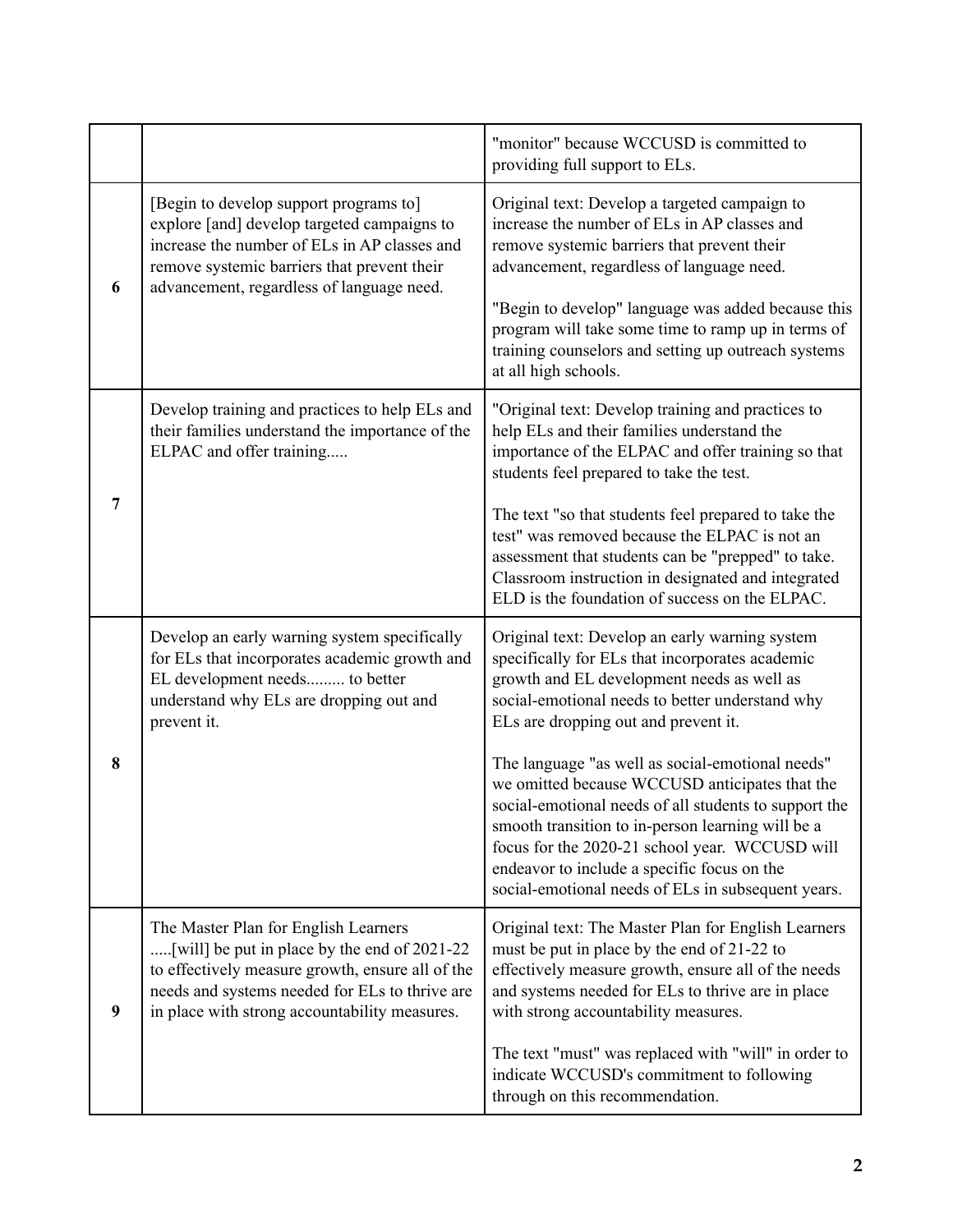| 12 | [EL staff to support and coordinate with<br>Special Ed department staff to the greatest<br>degree possible] to develop a<br>collaborative framework for identifying<br>English learners with disabilities and use valid<br>assessment practices. | Original text: WCCUSD should develop a<br>collaborative framework for identifying English<br>learners with disabilities and use valid assessment<br>practices.<br>The text "WCCUSD should" was omitted in order<br>to make the recommendation more action-oriented.<br>The text "EL staff to support and coordinate with<br>Special Ed department staff to the greatest degree<br>possible" was added to indicate that efforts on this<br>initiative will be a collaborative project by staff<br>from both EL services and the Special Ed<br>departments. Because WCCUSD is only just<br>emerging from unprecedented pandemic conditions,<br>WCCUSD anticipates that significant focus will<br>need to be placed on supporting the foundational<br>work of safely reopening schools for in-person<br>learning during the 2021-22 school year. |
|----|--------------------------------------------------------------------------------------------------------------------------------------------------------------------------------------------------------------------------------------------------|-----------------------------------------------------------------------------------------------------------------------------------------------------------------------------------------------------------------------------------------------------------------------------------------------------------------------------------------------------------------------------------------------------------------------------------------------------------------------------------------------------------------------------------------------------------------------------------------------------------------------------------------------------------------------------------------------------------------------------------------------------------------------------------------------------------------------------------------------|
| 13 | [Professional] development for teachers using<br>LCAP funds will] address the needs of ELs<br>[as appropriate] regardless of subject matter.                                                                                                     | "Original text: Professional Development for<br>Teachers using LCAP funds must always address<br>the needs of ELs regardless of subject matter.<br>The language "must" was replaced with "will" in<br>order to indicate WCCUSD's commitment to<br>following through on this recommendation.<br>The language "as appropriate" was added due to the<br>wide range of PD offered to District staff, some of<br>which may not be applicable for EL student needs.                                                                                                                                                                                                                                                                                                                                                                                 |

The following recommendations were assessed and are under advisement, but were not included in the 21-24 LCAP. For all recommendations where funding was listed as a cause for less than full implementation, the recommendations will be re-considered if/when additional ongoing funding becomes available.

| # | Not Adopted for 2021 - 22 LCAP                                                                                                                                                                       | <b>Justification</b>                                                                                                                                                                                                                                                             |
|---|------------------------------------------------------------------------------------------------------------------------------------------------------------------------------------------------------|----------------------------------------------------------------------------------------------------------------------------------------------------------------------------------------------------------------------------------------------------------------------------------|
|   | Provide opportunities for ELs to enroll into<br>A-G courses by institutionalizing the practice<br>of ELD or intervention as a 'zero' period in<br>Middle and High Schools and monitor<br>completion. | WCCUSD agrees that this recommendation could<br>be a productive model for student support; funding<br>and staffing are not currently available for this level<br>of specialized support. WCCUSD will keep this<br>recommendation in mind as future funding becomes<br>available. |
| 4 | We believe in strong communication with<br>families and clarity for parents to read data and                                                                                                         | WCCUSD agrees that this recommendation could<br>be a productive model for student/family support;                                                                                                                                                                                |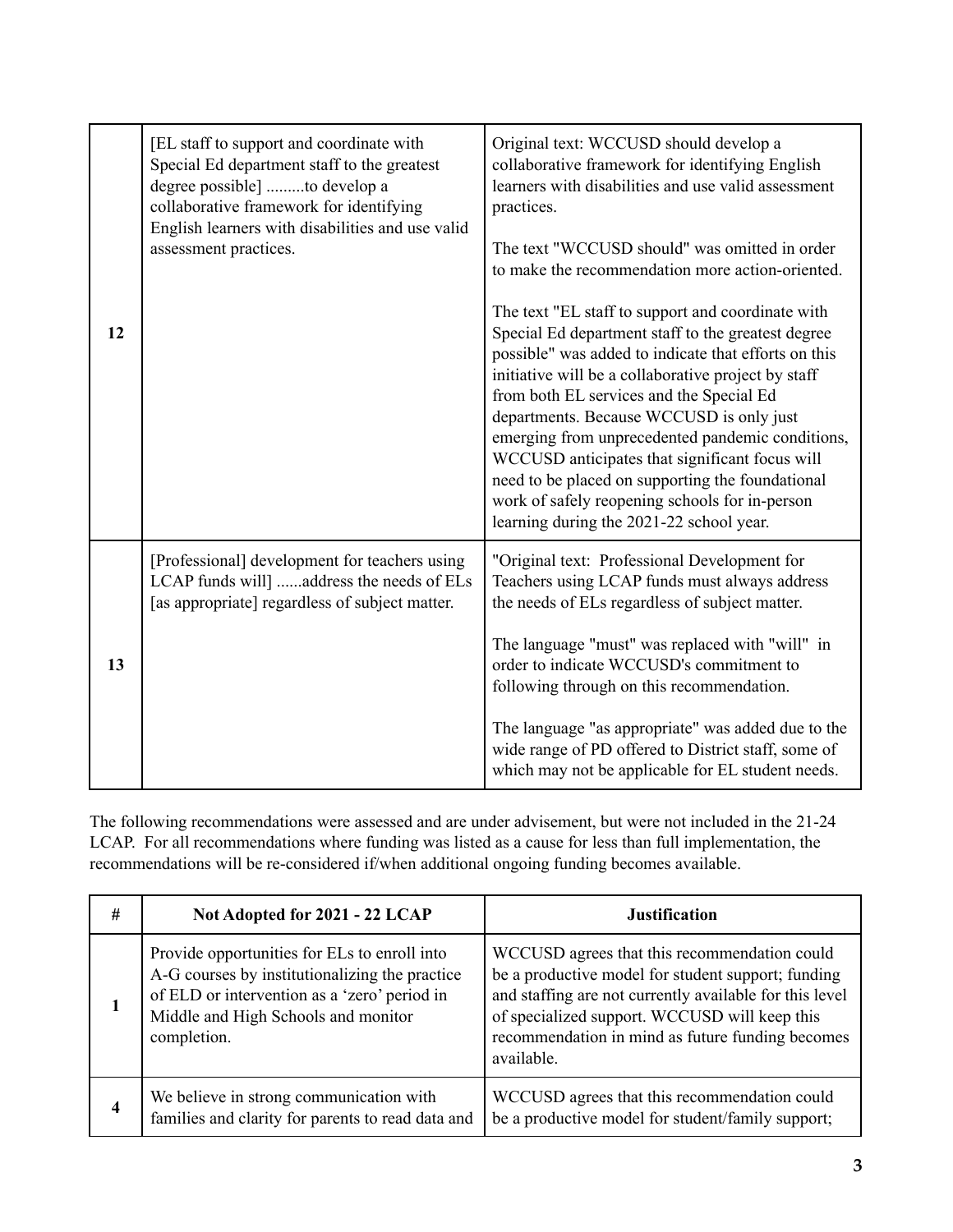|    | fully understand. Information shared with<br>parents of English Learners should be<br>consistent. Standardize terminology for how<br>WCCUSD refers to English Learners and<br>update all parent communications. Emergent<br>Bilinguals is positive framing for our students.                                                                                                                                                                                        | WCCUSD would additional time to consider the<br>potential impacts of the introduction and use of new<br>terminology related to English learners as<br>WCCUSD is bound by the language that is required<br>by the State of California in compliance<br>documentation. We encourage this discussion to be<br>moved to the State level as something that we can<br>all support.                                                                                                                                                                                                                                                                                                                                                                                                    |
|----|---------------------------------------------------------------------------------------------------------------------------------------------------------------------------------------------------------------------------------------------------------------------------------------------------------------------------------------------------------------------------------------------------------------------------------------------------------------------|---------------------------------------------------------------------------------------------------------------------------------------------------------------------------------------------------------------------------------------------------------------------------------------------------------------------------------------------------------------------------------------------------------------------------------------------------------------------------------------------------------------------------------------------------------------------------------------------------------------------------------------------------------------------------------------------------------------------------------------------------------------------------------|
| 10 | "Develop a credential or a set of qualification<br>assurances that indicate Principals and<br>Teachers have the skills to support and teach<br>ELD. All Principals and Teachers must receive<br>this training to ensure ELs are receiving the<br>support they need. WCCUSD should track the<br>status of Principals and Teachers who meet this<br>additional criteria. Finally, this training should<br>be mandatory and a requirement for<br>employment in WCCUSD. | WCCUSD agrees that this recommendation could<br>be a productive model for student/family support;<br>funding and staffing are not currently available for<br>this level of specialized support. WCCUSD will<br>keep this recommendation in mind as future funding<br>becomes available. The Commission on Teacher<br>Credentialing is the guiding office on any level of<br>certification requirements and creating additional<br>requirements for employment would result in a<br>disincentive for the recruitment of representative<br>employees.                                                                                                                                                                                                                             |
| 11 | Develop a process to monitor and report out<br>how many students are receiving the required<br>number of minutes of ELD daily and develop<br>accountability measures. Similar to how<br>WCCUSD tracks daily attendance and chronic<br>absenteeism, there must be early warning<br>reports and accountability actions.                                                                                                                                               | WCCUSD agrees that this recommendation could<br>be a productive model for student/family support;<br>funding and staffing are not currently available for<br>this level of specialized support. WCCUSD will<br>keep this recommendation in mind as future funding<br>becomes available, for example, this year in<br>distance learning we dedicated a block time for<br>ELD. Within the California Education Code, the<br>Instructional Day at the Elementary level is<br>designed within the framework of time blocks but<br>there is not a system in place to create individual<br>sections to obtain this level of data without<br>significantly adding administrative functions to the<br>instructional day that would result in reduced<br>teaching time for all students. |
| 14 | Hire a full-time Lead Interpreter who can<br>support and standardize translation and<br>interpretation services in the district.                                                                                                                                                                                                                                                                                                                                    | WCCUSD agrees that this recommendation could<br>be a productive model for student/family support;<br>funding and staffing are not currently available for<br>this level of specialized support. WCCUSD will<br>keep this recommendation in mind as future funding<br>becomes available. The creation of positions is<br>subject to Collective bargaining and therefore it is<br>not something that can just be added to the LCAP<br>without following an appropriate process.                                                                                                                                                                                                                                                                                                   |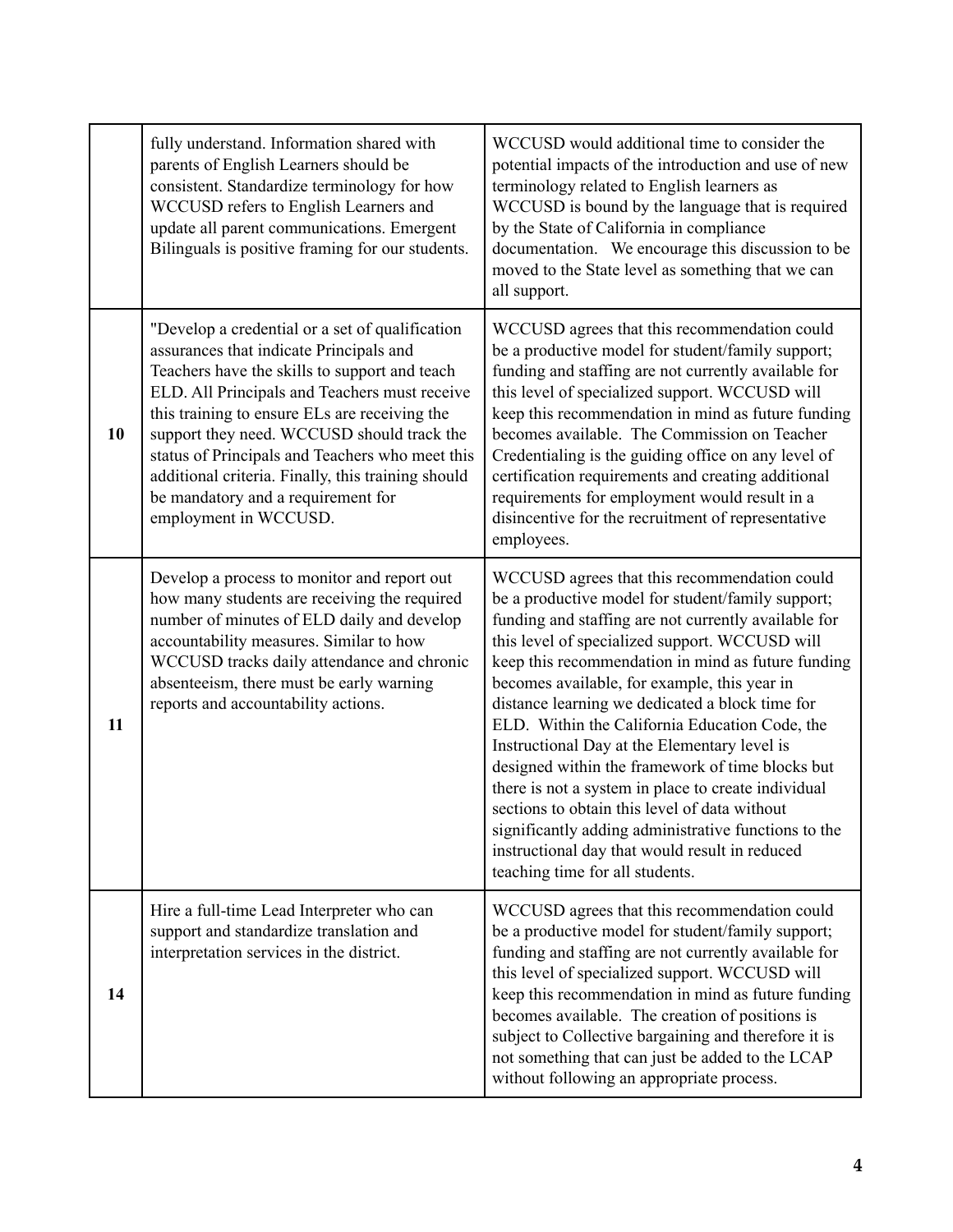Again, we thank you for taking the time to give this valuable input.

Sincerely,

Tony World

Tony Wold, Ed.D., Associate Superintendent, Business Services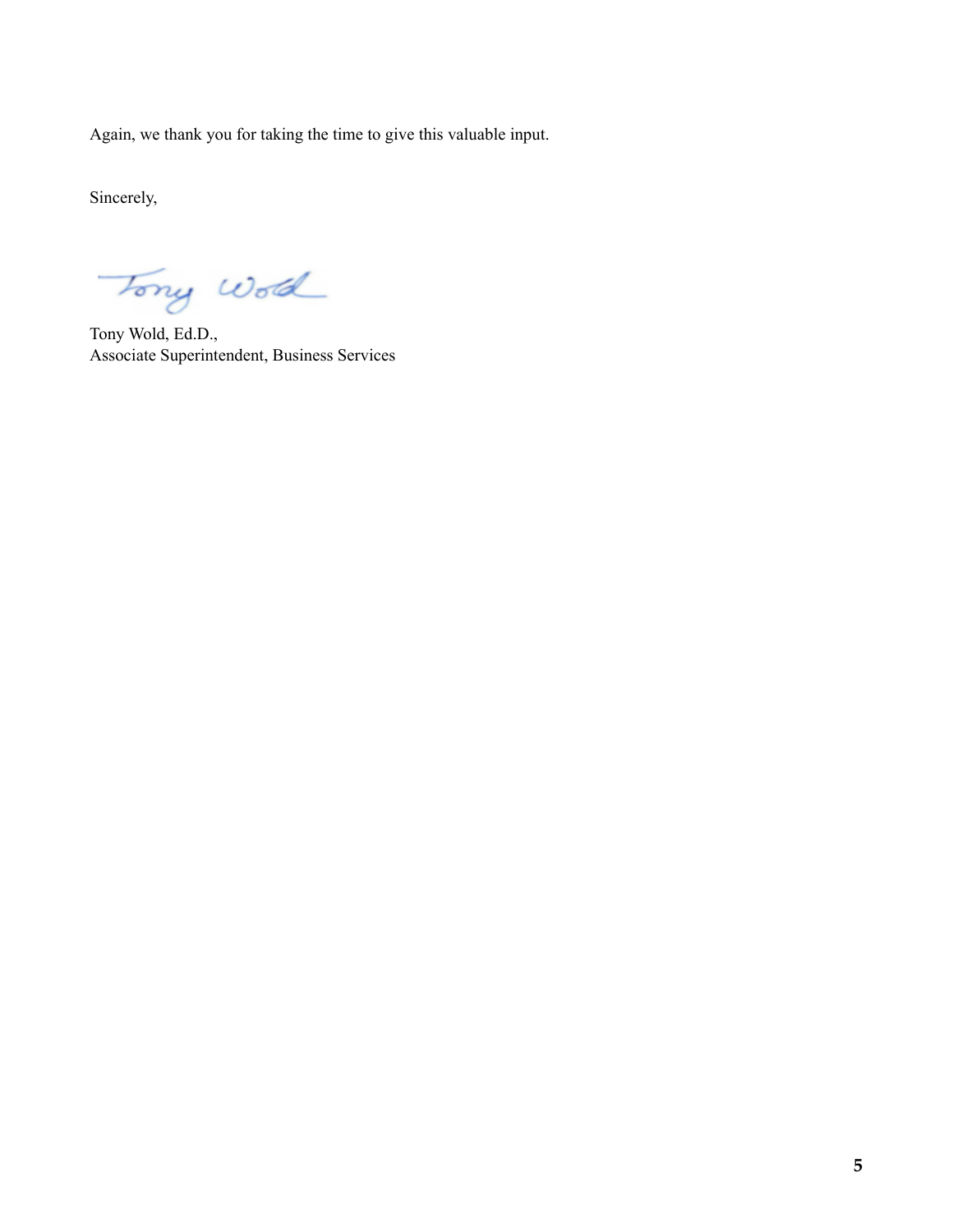## 10 de junio de 2021

Estimados miembros del Comité Consejero Multilingüe del Distrito (MDAC):

Gracias por el tiempo y la atención que dedicaron al presentar sus recomendaciones sobre el borrador del Plan de Responsabilidad y Control Local (LCAP) 2021-2024.

Las siguientes recomendaciones fueron aceptadas sin modificaciones:

- Recomendación Nro. 3 del Comité MDAC: Condiciones del sistema que respaldan la eficacia; Articulación y alineación: Desarrollar una herramienta de monitoreo del progreso similar a un Plan de Aprendizaje Individualizado para estudiantes aprendices de inglés que se revise específicamente durante las conferencias de padres y maestros y proporcione información para implementar las intervenciones, y sirva como un aviso para los maestros sobre la cantidad de alumnos EL en su salón de clases y sus necesidades.
- Recomendación Nro. 15 del Comité MDAC: Desarrollar una academia que valore el idioma que se habla en el hogar y desarrolle habilidades para prepararlos para el siglo XXI.

Las siguientes recomendaciones del Comité MDAC fueron aceptadas pero modificadas; La justificación de las modificaciones se proporciona a continuación.

| Nro.             | Modificado para el LCAP de 2021-22                                                                                                                                                                                                                                                                                                                                                                                                                                                                                                                       | Justificación de los cambios en el texto                                                                                                                                                                                                                                                                                                                                                                                                                                                                                                                                                                                                                                                                                                                                                                                                                                                                                                                                                                           |
|------------------|----------------------------------------------------------------------------------------------------------------------------------------------------------------------------------------------------------------------------------------------------------------------------------------------------------------------------------------------------------------------------------------------------------------------------------------------------------------------------------------------------------------------------------------------------------|--------------------------------------------------------------------------------------------------------------------------------------------------------------------------------------------------------------------------------------------------------------------------------------------------------------------------------------------------------------------------------------------------------------------------------------------------------------------------------------------------------------------------------------------------------------------------------------------------------------------------------------------------------------------------------------------------------------------------------------------------------------------------------------------------------------------------------------------------------------------------------------------------------------------------------------------------------------------------------------------------------------------|
| $\boldsymbol{2}$ | [Se proporcionará capacitación a]<br>consejeros y/o representantes del<br>establecimiento escolar que [les permita]<br>informar a los estudiantes EL sobre los<br>requisitos de elegibilidad para la universidad<br>UC/CSU para que los estudiantes tomen dichos<br>cursos. Establecer metas para alumnos EL a<br>largo plazo en el protocolo de registro que los<br>consejeros utilizan con los estudiantes EL.<br>Informe sobre cuántos alumnos EL se gradúan<br>siendo elegibles para la universidad UC/CSU y<br>cuántos se gradúan si ser elegibles. | Texto original: Asegurar que los estudiantes EL<br>tengan un consejero o un representante del<br>establecimiento escolar que les informe sobre los<br>requisitos de elegibilidad para la universidad UC/<br>CSU para que los estudiantes puedan tomar dichos<br>cursos. Establecer metas para alumnos ÉL a largo<br>plazo en el protocolo de registro que los consejeros<br>utilizan con los estudiantes EL. Informe sobre<br>cuántos alumnos EL se gradúan siendo elegibles<br>para la universidad UC/CSU y cuántos se gradúan si<br>ser elegibles.<br>La palabra "asegurar" fue eliminada porque, con las<br>demandas inciertas de tiempo y recursos del<br>personal, el Distrito (WCCUSD) no puede, en este<br>momento, "asegurar" que las acciones ocurran. Se<br>agregó el lenguaje "Se proporcionará capacitación"<br>porque el Distrito (WCCUSD) puede<br>comprometerse a iniciar la capacitación que será<br>necesaria para hacer este trabajo a medida que<br>salgamos de las condiciones de la pandemia. |
| 5                | [Monitorear] el financiamiento [de] programas<br>y servicios que utilizan fondos LCAP que no<br>apoyan directamente a los aprendices de inglés<br>de manera proporcional. Las acciones y los<br>servicios que nombran a los alumnos EL deben                                                                                                                                                                                                                                                                                                             | Texto original: Detener la práctica de financiar<br>programas y servicios que utilizan fondos LCAP<br>que no apoyan directamente a los aprendices de<br>inglés de manera proporcional. Las acciones y los<br>servicios que nombran a los alumnos EL deben                                                                                                                                                                                                                                                                                                                                                                                                                                                                                                                                                                                                                                                                                                                                                          |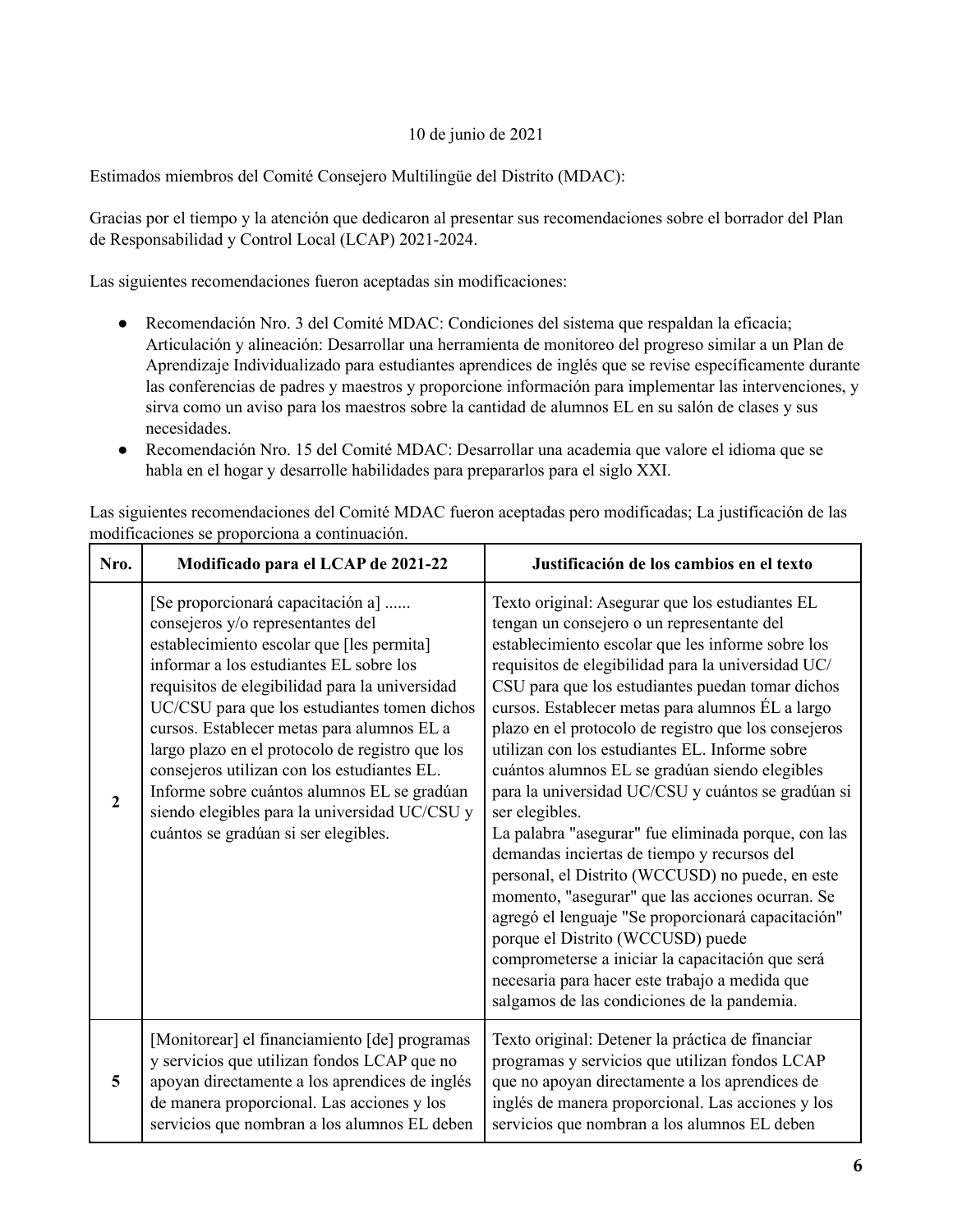|                | apoyar directamente sus necesidades.                                                                                                                                                                                                                                                                                  | apoyar directamente sus necesidades                                                                                                                                                                                                                                                                                                                                                                                                                                                                                                                                                                                                                                                         |
|----------------|-----------------------------------------------------------------------------------------------------------------------------------------------------------------------------------------------------------------------------------------------------------------------------------------------------------------------|---------------------------------------------------------------------------------------------------------------------------------------------------------------------------------------------------------------------------------------------------------------------------------------------------------------------------------------------------------------------------------------------------------------------------------------------------------------------------------------------------------------------------------------------------------------------------------------------------------------------------------------------------------------------------------------------|
|                |                                                                                                                                                                                                                                                                                                                       | El lenguaje "Detener la práctica" se cambió a<br>"monitorear" porque el Distrito (WCCUSD) está<br>comprometido a brindar apoyo total a los<br>estudiantes EL.                                                                                                                                                                                                                                                                                                                                                                                                                                                                                                                               |
| 6              | [Comenzar a desarrollar programas de apoyo<br>para] explorar [y] desarrollar campañas<br>específicas para aumentar la cantidad de<br>estudiantes EL en las clases avanzadas (AP) y<br>eliminar las barreras sistémicas que impiden su<br>avance, independientemente de las necesidades<br>relacionadas con el idioma. | Texto original: Desarrollar una campaña dirigida a<br>aumentar la cantidad de estudiantes EL en las clases<br>avanzadas (AP) y eliminar las barreras sistémicas<br>que impiden su avance, independientemente de las<br>necesidades relacionadas con el idioma.<br>Se agregó el lenguaje "Comenzar a desarrollar"<br>porque este programa tomará algún tiempo para<br>avanzar en términos de capacitación de consejeros y<br>establecimiento de sistemas de extensión en todas<br>las escuelas preparatorias.                                                                                                                                                                                |
| $\overline{7}$ | Desarrollar capacitación y prácticas para<br>ayudar a los estudiantes EL y sus familias a<br>comprender la importancia de ELPAC y<br>ofrecer capacitación                                                                                                                                                             | "Texto original: Desarrollar capacitación y prácticas<br>para ayudar a los estudiantes EL y sus familias a<br>comprender la importancia de ELPAC y ofrecer<br>capacitación para que los estudiantes se sientan<br>preparados para tomar el examen.<br>El texto "para que los estudiantes se sientan<br>preparados para tomar el examen" se eliminó<br>porque el ELPAC no es una evaluación que los<br>estudiantes puedan "estar preparados" para tomar.<br>La instrucción en el salón de clases en ELD<br>designado e integrado es la base del éxito en el<br>examen ELPAC.                                                                                                                 |
| 8              | Desarrollar un sistema de alerta temprana<br>específicamente para los alumnos EL que<br>incorpore el crecimiento académico y las<br>necesidades de desarrollo de los alumnos EL<br>para comprender mejor por qué los alumnos<br>EL están abandonando la escuela y prevenirlo.                                         | Texto original: Desarrollar un sistema de alerta<br>temprana específicamente para los alumnos EL que<br>incorpore el crecimiento académico y las<br>necesidades de desarrollo de los alumnos EL, así<br>como las necesidades socioemocionales para<br>comprender mejor por qué los alumnos EL están<br>abandonando la escuela y prevenirlo.<br>El lenguaje "así como las necesidades<br>socioemocionales" se omitió porque el Distrito<br>(WCCUSD) anticipa que las necesidades<br>socioemocionales de todos los estudiantes para<br>apoyar la transición sin problemas al aprendizaje en<br>persona serán un enfoque para el año escolar<br>2020-21. El Distrito (WCCUSD) se esforzará por |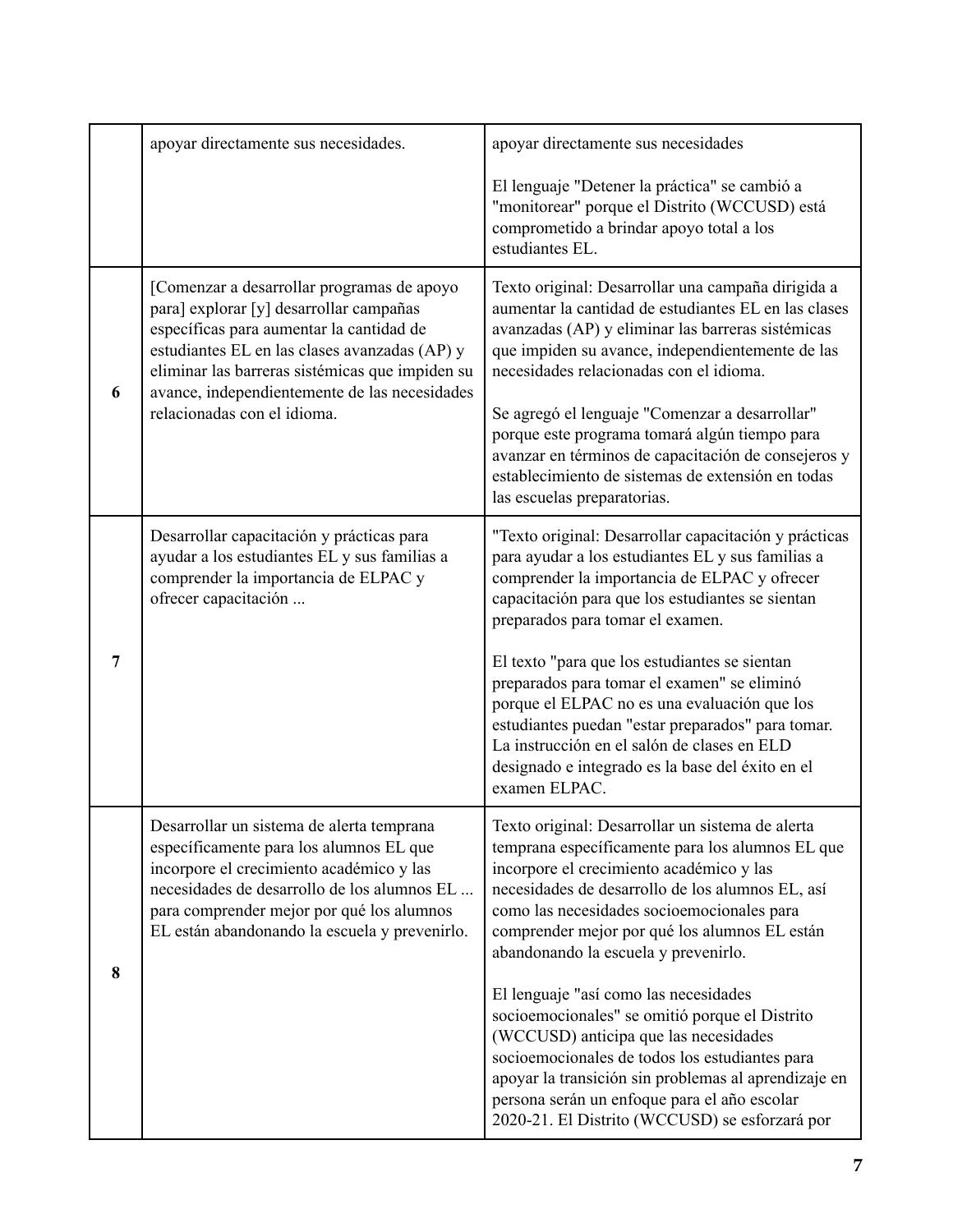|    |                                                                                                                                                                                                                                                                                                                         | incluir un enfoque específico en las necesidades<br>socioemocionales de los estudiantes EL en los años<br>venideros.                                                                                                                                                                                                                                                                                                                                                                                                                                                                                                                                                                                                                   |
|----|-------------------------------------------------------------------------------------------------------------------------------------------------------------------------------------------------------------------------------------------------------------------------------------------------------------------------|----------------------------------------------------------------------------------------------------------------------------------------------------------------------------------------------------------------------------------------------------------------------------------------------------------------------------------------------------------------------------------------------------------------------------------------------------------------------------------------------------------------------------------------------------------------------------------------------------------------------------------------------------------------------------------------------------------------------------------------|
| 9  | El Plan Maestro para Estudiantes Aprendices<br>de Inglés  [será] implementado a fines de<br>2021-22 para medir el crecimiento de manera<br>efectiva y garantizar que todas las necesidades<br>y sistemas necesarios para que los alumnos EL<br>prosperen estén implementados con sólidas<br>medidas de responsabilidad. | Texto original: El Plan Maestro para Estudiantes<br>Aprendices de Inglés debe implementarse a fines de<br>21-22 para medir el crecimiento de manera efectiva<br>y garantizar que todas las necesidades y sistemas<br>necesarios para que los alumnos EL prosperen estén<br>implementados con sólidas medidas de<br>responsabilidad.                                                                                                                                                                                                                                                                                                                                                                                                    |
|    |                                                                                                                                                                                                                                                                                                                         | El texto "debe" fue reemplazado por "será" para<br>indicar el compromiso del Distrito (WCCUSD) de<br>cumplir con esta recomendación.                                                                                                                                                                                                                                                                                                                                                                                                                                                                                                                                                                                                   |
|    | [El personal de apoyo para alumnos EL<br>apoyará y coordinará la colaboración con el<br>personal del Departamento de Educación<br>Especial en la mayor medida posible]<br>para desarrollar un marco de trabajo<br>colaborativo para identificar a los aprendices                                                        | Texto original: El Distrito (WCCUSD) debería<br>desarrollar un marco de trabajo colaborativo para<br>identificar a los estudiantes aprendices de inglés con<br>discapacidades y utilizar prácticas de evaluación<br>válidas.                                                                                                                                                                                                                                                                                                                                                                                                                                                                                                           |
|    | de inglés con discapacidades y utilizar<br>prácticas de evaluación válidas.                                                                                                                                                                                                                                             | Se omitió el texto "El Distrito (WCCUSD) debería"<br>para que la recomendación esté más orientada hacia<br>la acción.                                                                                                                                                                                                                                                                                                                                                                                                                                                                                                                                                                                                                  |
| 12 |                                                                                                                                                                                                                                                                                                                         | Se agregó el texto "El personal de apoyo para<br>alumnos EL apoyará y coordinará la colaboración<br>con el personal del Departamento Educación<br>Especial en la mayor medida posible" para indicar<br>que los esfuerzos en esta iniciativa serán un<br>proyecto de colaboración por parte del personal de<br>los departamentos de servicios para alumnos EL y<br>de Educación Especial. Debido a que el Distrito<br>(WCCUSD) está emergiendo de condiciones<br>pandémicas sin precedentes, el Distrito (WCCUSD)<br>anticipa que se deberá poner un enfoque<br>significativo en apoyar el trabajo fundamental para<br>reabrir las escuelas de manera segura para impartir<br>aprendizaje en persona durante el año escolar<br>2021-22. |
| 13 | El desarrollo [profesional] para los maestros<br>que utiliza fondos LCAP abordará]  las<br>necesidades de los estudiantes EL [según<br>corresponda] independientemente del tema.                                                                                                                                        | "Texto original: El desarrollo profesional para<br>maestros que utiliza fondos LCAP siempre debe<br>abordar las necesidades de los estudiantes EL<br>independientemente del tema.                                                                                                                                                                                                                                                                                                                                                                                                                                                                                                                                                      |
|    |                                                                                                                                                                                                                                                                                                                         | El lenguaje "debe" fue reemplazado por "abordará"                                                                                                                                                                                                                                                                                                                                                                                                                                                                                                                                                                                                                                                                                      |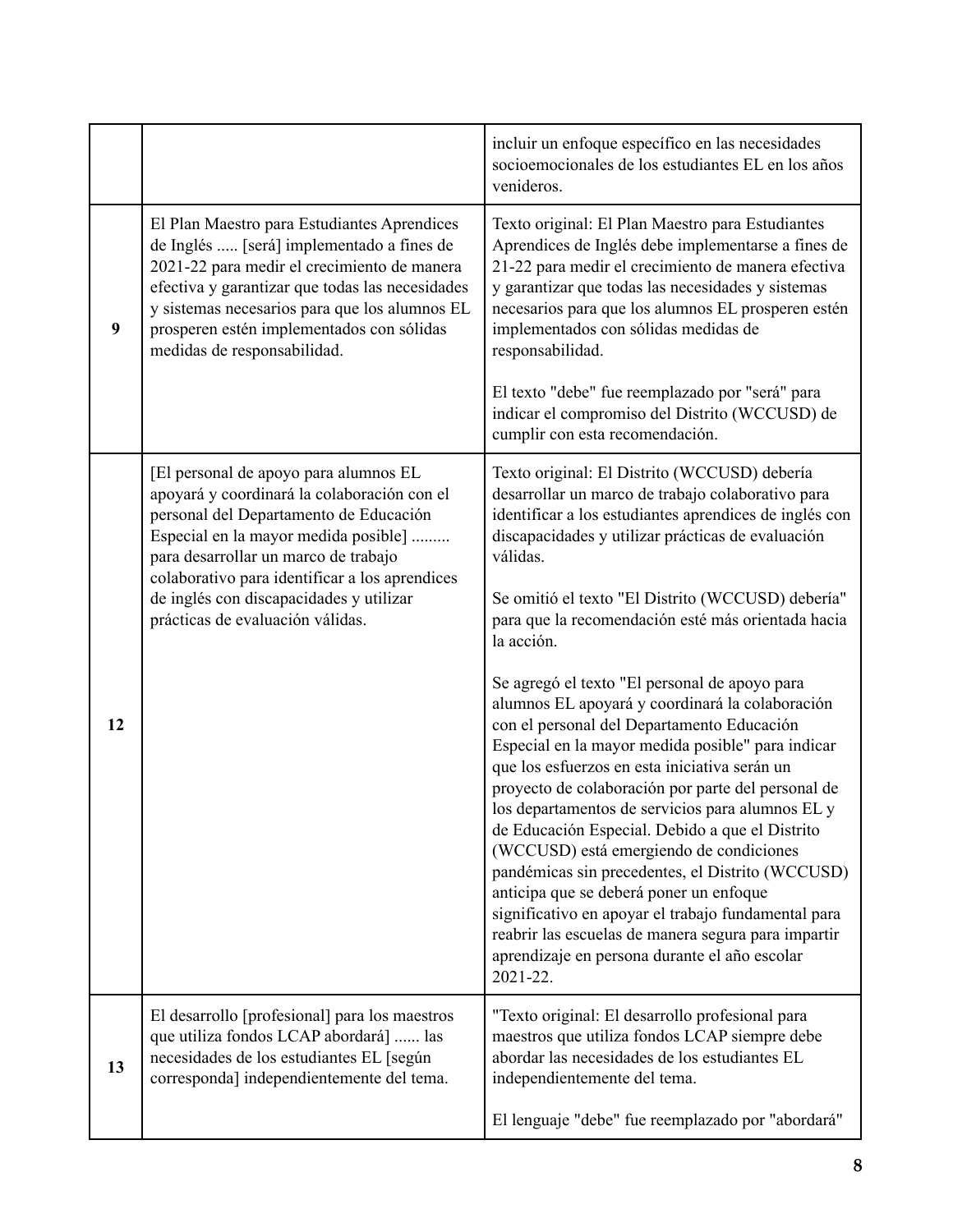|  | para indicar el compromiso del Distrito (WCCUSD)<br>de cumplir con esta recomendación.                                                                                                                                                            |
|--|---------------------------------------------------------------------------------------------------------------------------------------------------------------------------------------------------------------------------------------------------|
|  | Se agregó el lenguaje "según corresponda" debido a<br>la amplia gama de tipos desarrollo profesional que<br>se ofrece al personal del distrito, algunos de los<br>cuales podrían no ser aplicables para las necesidades<br>de los estudiantes EL. |

Las siguientes recomendaciones fueron evaluadas y están bajo asesoramiento, pero no se incluyeron en el LCAP del año 21-22. Para todas las recomendaciones en las cuales la financiación se mencionó como una causa para una implementación menos que completa, las recomendaciones se volverán a considerar cuando se disponga de fondos adicionales continuos.

| Nro.                    | No adoptado para el LCAP de 2021-22                                                                                                                                                                                                                                                                                                                                                                                                                                                             | Justificación                                                                                                                                                                                                                                                                                                                                                                                                                                                                                                                                                                              |
|-------------------------|-------------------------------------------------------------------------------------------------------------------------------------------------------------------------------------------------------------------------------------------------------------------------------------------------------------------------------------------------------------------------------------------------------------------------------------------------------------------------------------------------|--------------------------------------------------------------------------------------------------------------------------------------------------------------------------------------------------------------------------------------------------------------------------------------------------------------------------------------------------------------------------------------------------------------------------------------------------------------------------------------------------------------------------------------------------------------------------------------------|
| $\mathbf{1}$            | Brindar oportunidades para que los alumnos<br>EL se inscriban en cursos A-G<br>institucionalizando la práctica de ELD o la<br>intervención como un período "cero" en las<br>escuelas intermedias y preparatorias y<br>supervisando la finalización.                                                                                                                                                                                                                                             | El Distrito (WCCUSD) está de acuerdo en que esta<br>recomendación podría ser un modelo productivo<br>para el apoyo estudiantil; Actualmente, no se<br>dispone de financiación ni de personal para este<br>nivel de apoyo especializado. El Distrito<br>(WCCUSD) tendrá en cuenta esta recomendación a<br>medida que haya fondos disponibles en el futuro.                                                                                                                                                                                                                                  |
| $\overline{\mathbf{4}}$ | Creemos en una comunicación sólida con las<br>familias y en la claridad para que los padres<br>lean los datos y los comprendan por completo.<br>La información compartida con los padres de<br>alumnos aprendices de inglés debe ser<br>coherente. Estandarizar la terminología sobre<br>cómo el Distrito (WCCUSD) se refiere a los<br>aprendices de inglés y actualizar todas las<br>comunicaciones con los padres. Bilingües<br>emergentes es un marco positivo para nuestros<br>estudiantes. | El Distrito (WCCUSD) está de acuerdo en que esta<br>recomendación podría ser un modelo productivo<br>para el apoyo estudiantil/familiar; el Distrito<br>(WCCUSD) necesitaría tiempo adicional para<br>considerar los impactos potenciales de la<br>introducción y el uso de nueva terminología<br>relacionada con los aprendices de inglés, ya que el<br>Distrito (WCCUSD) está sujeto al lenguaje que<br>exige el estado de California en la documentación<br>de cumplimiento. Fomentamos el que esta<br>conversación se traslade al nivel estatal como algo<br>que todos podemos apoyar. |
| 10                      | "Desarrollar una credencial o un conjunto de<br>garantías de calificación que indiquen que los<br>directores y maestros tienen las habilidades<br>para apoyar y enseñar ELD. Todos los<br>directores y maestros deben recibir esta<br>capacitación para garantizar que los alumnos<br>EL estén recibiendo el apoyo que necesitan. El<br>Distrito (WCCUSD) debe dar seguimiento al<br>estado de los directores y maestros que<br>cumplen con este criterio adicional.                            | El Distrito (WCCUSD) está de acuerdo en que esta<br>recomendación podría ser un modelo productivo<br>para el apoyo estudiantil/familiar; Actualmente, no<br>se dispone de financiación ni de personal para este<br>nivel de apoyo especializado. El Distrito<br>(WCCUSD) tendrá en cuenta esta recomendación<br>cuando haya fondos disponibles en el futuro. La<br>Comisión de Acreditación de Maestros es la oficina<br>rectora en cualquier nivel de requisitos de<br>certificación, y la creación de requisitos adicionales                                                             |